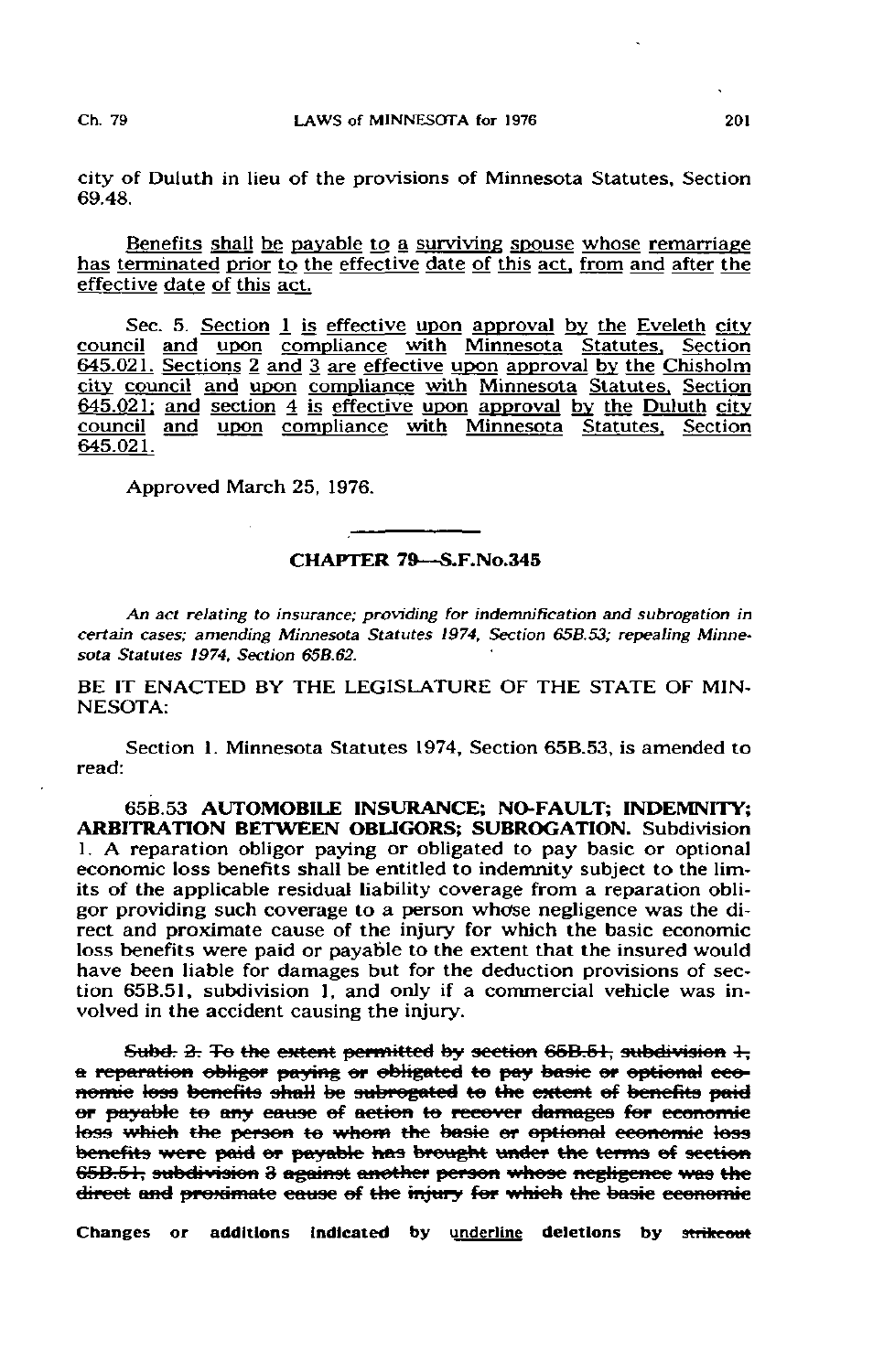## loss benefits were paid or payable.

Subd. 2. A reparation obligor paying or obligated to pay basic or optional economic loss benefits is subrogated to the claim for the recovery of damages for economic loss that the person to whom the basic or optional economic loss benefits were paid or payable has against another person whose negligence in another state was the direct and proximate cause of the injury for which the basic economic loss benefits were paid or payable. This right of subrogation exists only to the extent that basic economic loss benefits are paid or payable and only to the extent that recovery on the claim absent subrogation would produce a duplication of benefits or reimbursement of the same loss.

Subd. 3. A reparation obligor paying or obligated to pay basic economic loss benefits is subrogated to a claim based on an intentional tort, strict or statutory liability, or negligence other than negligence in the maintenance, use, or operation of a motor vehicle. This right of subrogation exists only to the extent that basic economic loss benefits are paid or payable and only to the extent that recovery on the claim absent subrogation would produce a duplication of benefits or reimbursement of the same loss.

Subd. 3-4. The right of indemnity provided in subdivision 1 shall be enforceable only through mandatory good-faith and binding arbitration procedures to be established by rule of the commissioner of insurance. These procedures shall utilize determinations of comparative negligence. No evidence nor the decision in such an arbitration proceeding shall be admissible in any action by any party.

Subd. 4-5. Nothing in Laws 1974, Chapter 408 Minnesota Statutes, Sections 65B.41 to 65B.71 shall limit or abridge the subrogation rights of a reparation obligor providing collision coverage to a policyholder: but any obliger required to submit a claim described in subdivision 1 to arbitration shall join any claim it has against the other party to that proceeding as a result of automotive property damage to its insured arising out of the same accident as the primary claim.

Subd.  $5-6$ . No reparation obligor shall include in its contract any provision which would require a person to commence a negligence action as a condition precedent to the payment of basic economic loss benefits or which permits the reparation obligor to determine whether such an action will be commenced. No reparation obligor shall contract for a right of reimbursement or subrogation greater than or in addition to those permitted by Laws 1974; Chapter 408 Minnesota Statutes, Chapter 65B.

Subd. 6-7. Arbitration proceedings need not await final payment of benefits, and the award, if any, shall include provision for reimbursement of subsequent benefits, but no question of fact decided by a prior award shall be reconsidered in any such subsequent arbitration

Changes or additions indicated by underline deletions by strikeout